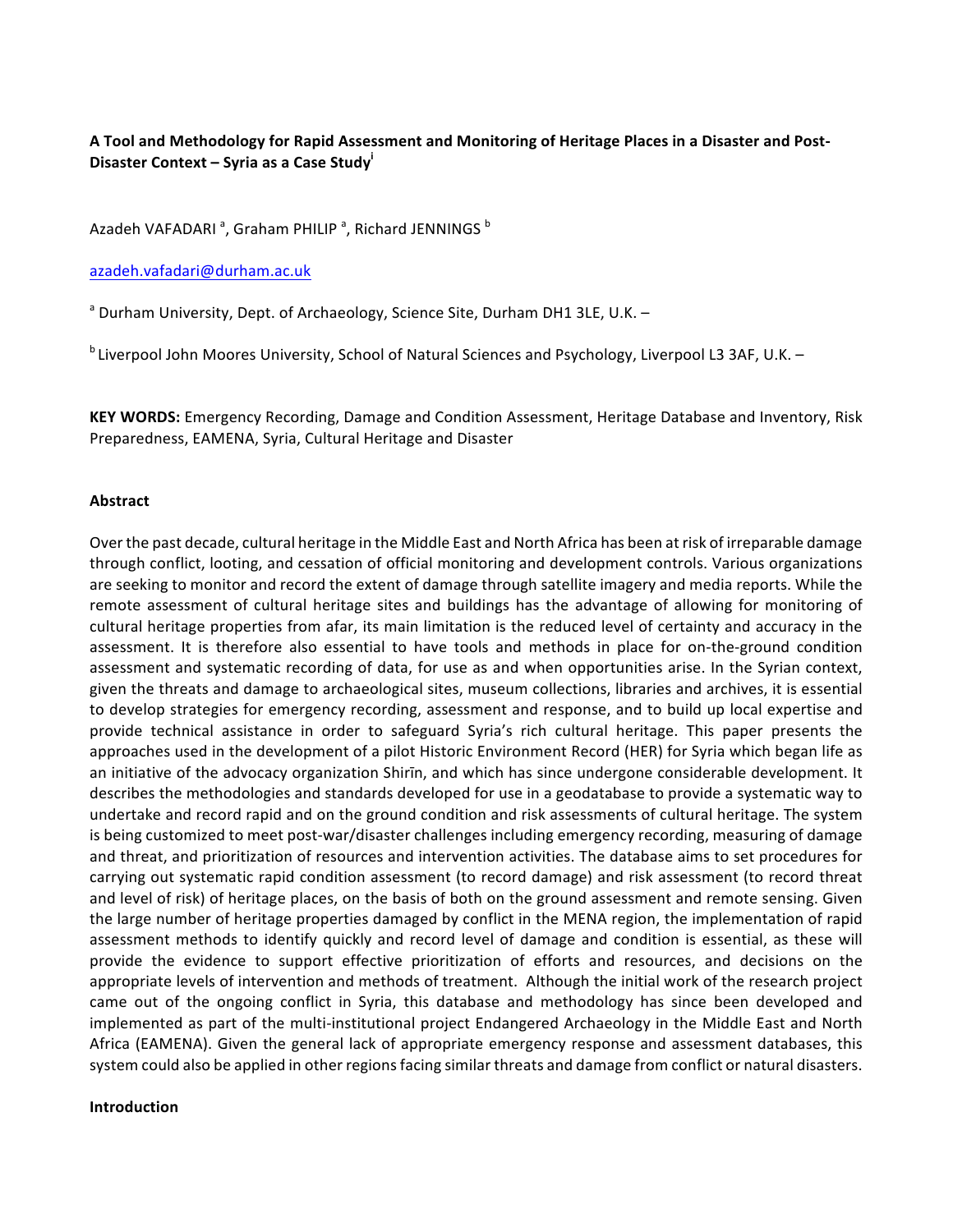In recent decades, and in response to an increased focus on destructive events ranging from armed conflict to natural disasters that impact cultural heritage, there is a need for methodologies and approaches to better manage the effects of disaster on cultural heritage. In the Middle East and North Africa cultural heritage has been at risk of irreparable damage through conflict, piecemeal encroachment and neglect (Rayne, et al. 2017). In Syria since 2011 numerous cultural heritage sites have suffered significant damage from conflict, looting, and the cessation of monitoring. In preparation for the eventual post-conflict reconstruction in Syria, access to relevant information is essential. To work effectively the authorities must have access to a dataset which will inform them on the number, location, type, period, nature, and importance (in multiple senses) of heritage places. Only by knowing the severity of damage at individual heritage places, can limited resources be directed to where they are most needed. Implementation of a database system that gives access to such information, and that has a methodology embedded within it that can provide a systematic way to record and assess condition, as well as to identify priorities, will be crucial to the future of Syria's cultural heritage.

With this in mind, work began at Durham University, in partnership with European colleagues, to collate site information that had been acquired by a number of survey projects that had previously worked in Syria with the intention of developing the basis of a Historic Environment Record (HER). The database design work started in 2016-2017 (supported by a grant from the Research Impact Fund of Durham University). To avoid duplication of effort, in particular in technical development, in 2016 the HER for Syria joined the Endangered Archaeology in the Middle East and North Africa project (EAMENA), which is a collaboration focused upon the documentation of cultural heritage remains in countries in the Middle East and North Africa, that involves teams at Oxford, Leicester and Durham universities, and which is supported by the Arcadia Fund. Following the receipt of a grant from British Council Cultural Protection Fund in December 2016, recording methodology and capabilities originally created with the HER for Syria in mind, have been adapted and further developed through the EAMENA database. 

While the current situation in Syria restricts opportunities for on-the ground recording, assessment, and intervention, the database will facilitate information management and planning until it becomes possible to work systematically on the ground in Syria. This will be principally through providing a platform for archaeologists and researchers to integrate their existing survey datasets within a single database platform. The core dataset for Syria currently contains around 15000 records mainly from published sources, and regional surveys undertaken in Syria by the Fragile Crescent Project and Projét Paléosyr<sup>ii</sup>. The database also provides a place to consolidate information acquired during condition status evaluations being conducted remotely (by various institutions) using satellite imagery and media reports.

### **Development of a Heritage Monitoring and Management System for Syria**

### **Role of Inventory Systems during a Disaster Event**

In general, documentation and inventory lie at the heart of heritage management. Inventories hold collections of documents and records in order to inform heritage professionals of what needs to be protected, where it is and why its protection is important. Well-regarded heritage inventory systems, containing searchable information on the location, characteristics, and condition of heritage places, allow users to analyse and manage heritage data. A good inventory not only improves the understanding of cultural heritage places, it is also essential for heritage interpretation, protection, preservation and management (ICOMOS, 1996; Council of Europe, 2009). 

In the aftermath of disaster, an inventory and monitoring system is vital for heritage understanding, decision making, and planning. It enables to identify and evaluate the condition of heritage, to help guide what should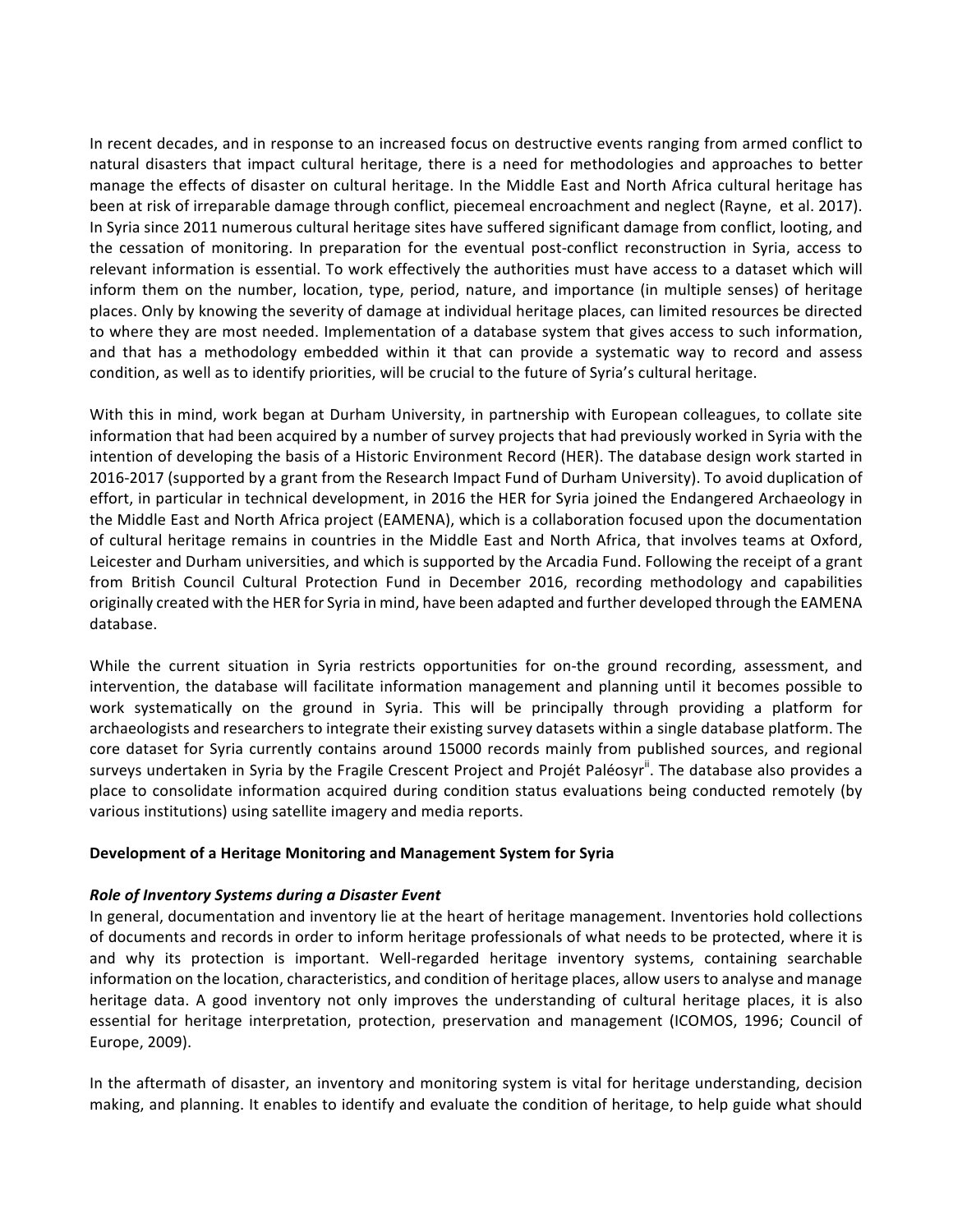be protected on the ground (in the case of armed conflict), and to inform new developments. Having such systems containing information about characteristics and location of heritage places, facilitate identification, understanding and analysis of the heritage data. It will also provide a standardized approach to evaluate the condition of heritage places. Such systems also enable the comparison of heritage places (based on assessment of value, condition, etc.) to assist decision makers and heritage professionals to identify conservation and restoration priorities and allocate limited resources. During the rebuilding and reconstruction stage, it will also provide key information to guide decision-making around new developments.

#### *Information Management*

Rather than to develop a database from scratch, the decision was taken at the beginning of the project, to build on an existing system. It was clear that this should be designed specifically for heritage management, standardscompliant and as easy to use. Arches, an inventory and management database purpose-built by the Getty Conservation Institute (GCI) and World Monument Fund (WMF) for recording information and monitoring of cultural heritage resources, was selected for this purpose. The software is open source (i.e. it is available free of charge and without onerous licencing restrictions), can be deployed independently, and can be customized, updated, and extended with new features by an international community of heritage professionals and IT specialists (GCI and WMF, 2016). More importantly Arches adopted international standards for heritage inventory including a documentation standard known as the International Committee for Documentation -Conceptual Reference Model (CIDOC - CRM) which is designed to provide a consistent semantic framework of heritage terminologies (ICOM CIDOC, 2015).

In addition, Arches was also being adopted by other archaeology and heritage projects. In particular, the EAMENA project was customizing the Arches database platform for use in the MENA region. Based on the Arches Platform, the EAMENA database developed a methodology for the identification, recording, monitoring, and analysis of heritage places in the MENA region, with threats and damage to sites recorded and monitored via remote sensing methods (Bewley *et al.,* 2016). Now that the HER for Syria has joined EAMENA, the new capabilities that enable on the ground emergency recording, assessment and prioritization developed as part of the former, have been added to the EAMENA database. This is of particular value for local heritage organizations who are likely to visit and record damage to heritage places at first hand, as well as through remote sensing. This will also make the new on the ground capabilities to be available to organizations in other countries of the MENA region facing similar challenges.

### *Identification of Gaps and Main Functionalities*

Various organizations are monitoring cultural heritage sites in conflict zones through satellite imagery. While remote assessment has the advantage of monitoring from afar and in secure conditions, its main limitations are the reduced levels of certainty and accuracy in the assessment. It is therefore essential to also have tools and methods in place for field condition assessment, for use as and when opportunities arise. In the Syrian case, and in general in a post disaster context, having set methodologies for data collection and systematic approaches to recording and assessment is an essential step in meeting post-war (post-disaster) challenges.

Furthermore, in identifying gaps it was essential to note that as different archaeological research projects have diverse goals and priorities, they have often used different recording methods. Moreover, as much archaeology in the region has been funded as research, the resulting projects may have paid only modest attention to heritage management needs and priorities.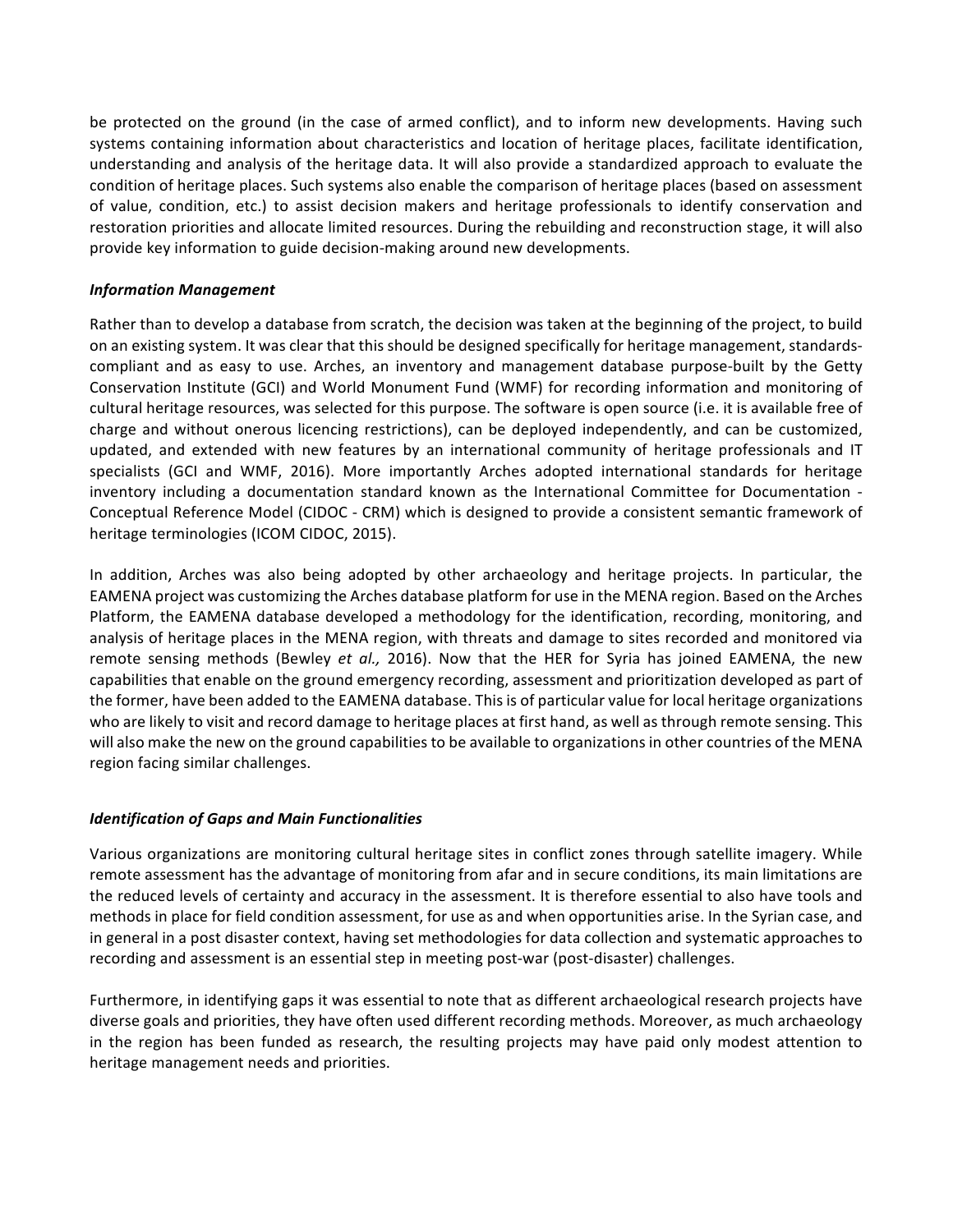Drawing on our knowledge of the requirements of situation in Syria, and the strengths and limitations of the datasets that are of known availability, the key functionalities of such a database were developed to create a system that was designed to:

- be used mainly as a Cultural Resource Management (CRM) tool and only secondarily as a research tool
- be used as a tool in emergency and disaster contexts
- allow recording of on-the-ground assessment (in addition to remotely sensed assessment)
- embed within it methodology and procedures for emergency and rapid condition assessment these to
	- record and locate damage and threats, their causes, severity and extent
	- assess level of damage and risk
- allow for rating/prioritization of sites and monuments based on the level of damage and significance
- provide a list of possible intervention, preservation and mitigation activities and needs that could be implemented when possible
- record sufficient information to be able to prioritize required conservation/reconstruction activities based on level of emergency and value
- (If possible) identify and apply a weighting system to each category of assessment to produce scores for damage, risk, and value

### **Condition Assessment and Prioritization Methodology**

#### *Overview*

Condition assessment identifies damage and threats in order to estimate the physical condition of a heritage place. Clearly, a standard method and format of collecting data is required in order to effectively identify, assess, compare, and analyse condition. In light of information on physical condition, decision makers can determine the best way to preserve the values and integrity of heritage places, and develop strategies to respond to any changes in the condition, or damage that have been detected. In an ideal situation, a condition assessment should be implemented as part of the *regular* inspection of heritage places (e.g., twice a year, yearly, every 2 years, etc.). Gradual decay is one of the main causes of destruction. The detection of such damage, if monitored and dealt with as soon as it appears, can prevent irreversible destruction.

A condition assessment can/should also be conducted after a natural and/or human impact event as part of *emergency* inspection. Examples could include the period after war or conflict, an earthquake, and more routine or foreseeable events such as following a rainy season, or construction works near a heritage place. In the case of sudden destruction and post disaster interventions (both anthropogenic and natural), carrying out an *emergency survey/assessment* will allow experts and decision makers to identify and understand the damage and threats (i.e. what more might happen as a result of this initial destruction and damage), and to identify and record damaged and under-threat heritage places. This emergency assessment usually needs to take place as soon as the heritage place has been declared accessible by the authorities. As a result of this initial assessment, the immediate responses to secure and stabilize the heritage will be prioritized and implemented.

A *rapid condition assessment* followed by an *emergency assessment* will allow more detailed recording and assessment of individual areas of damage in order to identify and rank the intervention activities, and ensure that these are based on needs and importance, and to prepare a bespoke recovery and rehabilitation plan. Once the heritage places in need are identified, available funding and resources can then be allocated to those where emergency actions and interventions are most needed.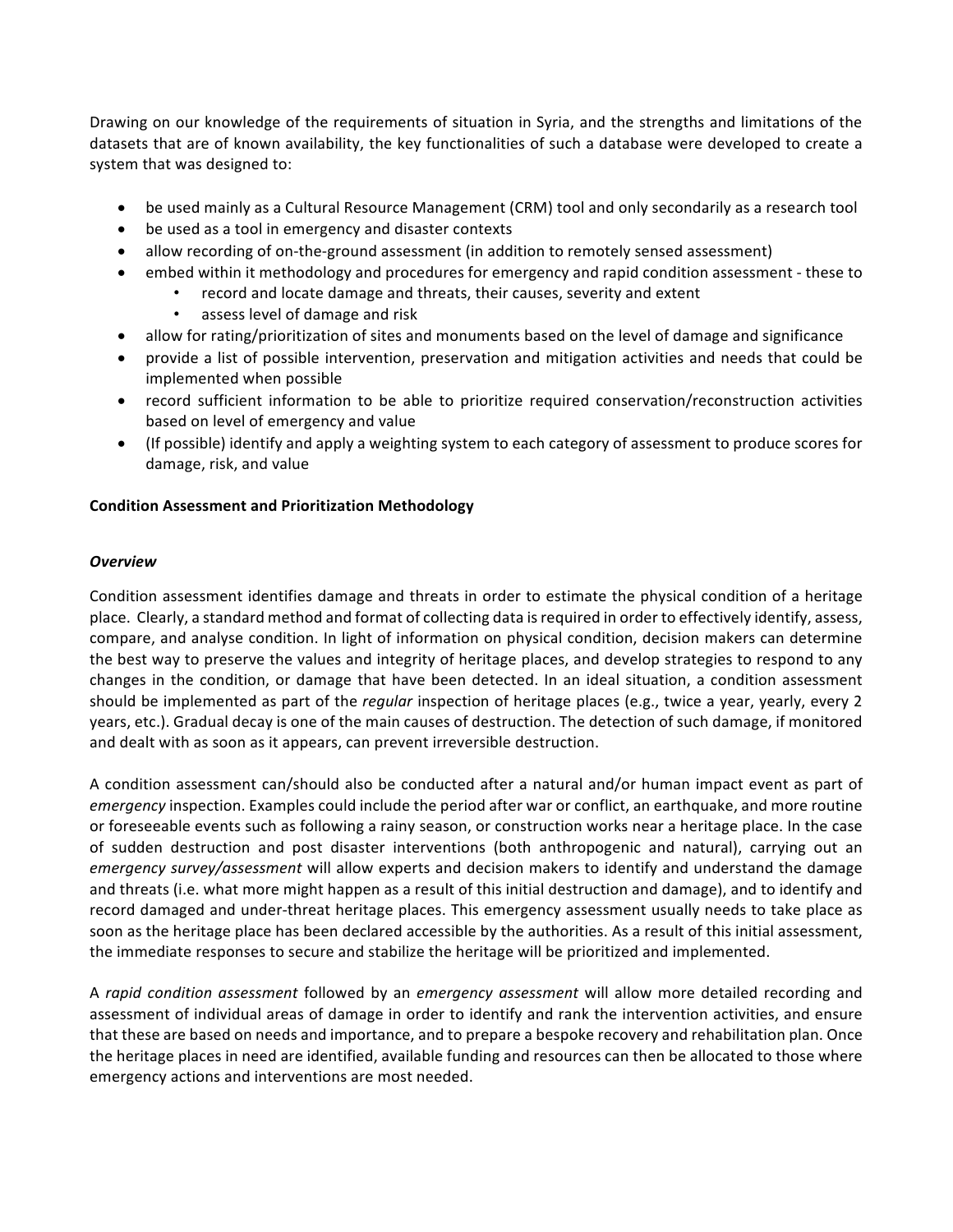The following subsection provides a brief overview of the types of information that are required to be recorded when carrying out the emergency and rapid assessment.

### **Elements of Emergency and Disaster Assessment**

In emergency assessment, as in Syria, a standardized approach to identifying, recording and assessing damage and threats will create the kind of dataset that will allow heritage professionals to compare evidence and thus make informed decisions. Therefore, a standard format and set/type of information (i.e. data fields) for data collection must be developed, defined and implemented. Different people with different backgrounds will have different ways of recording and describing damage and threats to heritage places. Without consistent recording and methods of assessment, it is likely that the scale, standards and the quantity of information in each episode will be variable, and perhaps incompatible. This will render analysis and comparison of data becomes complicated and will thus inhibit their effective use in the making of management and conservation decisions.

A significant amount of research has already been carried out in the field of damage and risk assessment for cultural heritage (Waller, 2003; Walton, 2003; FISH, 2004; Council of Europe 2005, 2009, 2012; GCI and WMF, 2010; NCPTT, 2011; Vafadari, 2015). There has also been a recent surge of new projects reacting to the disaster caused by ongoing conflict in the Middle East. We build on this research and employ the most appropriate practices to identify the required elements. Particular attention has been paid to the Disaster Risk Management (DRM) cycle for cultural heritage, to ensure that the components of risk assessment and the identification of mitigation strategies and responses in pre-disaster, during disaster, and post-disaster phases are represented (see Figure 1 for the components and stages of the DRM cycle).

# Figure 1. Cultural heritage Disaster Risk Management (DRM) cycle and type of main activities/responses for each phase

The system allows the following main types of information to be recorded and assessed: 1) Condition (level of damage) to the heritage place, 2) Level of risk and vulnerability, 3) Significance and value of the heritage place, and 4) Prioritization of the heritage itself and the various possible activities, and assessment of recovery needs (as well as identification of required interventions and responses)

New entry fields have been developed within the database for each of these elements (the individual elements are briefly introduced in the following sub-sections). For each data field, drop down lists of controlled vocabulary are developed to standardize data entry. Controlled vocabularies allow for the categorization, indexing, and retrieval of information (Harpring, 2010:1). Use of controlled vocabulary will ensure that different users choose from the same prefixed data entry and measurement inputs in order to allow for consistent and comparable assessments across different sites and regions in the country.

In the updated version of the EAMENA database, heritage recording can be done at three levels:

1) the Heritage Place where groups of sites and features can be recorded. At this level only the main threats and disturbances will be identified and a relevant level of condition will be recorded (this level is mainly relevant for remote recording and assessment of heritage places).

2) the Heritage Feature, where individual sites, monuments, buildings etc., will be recorded separately. At this level, risk and damage will be assessed

3) the Heritage Component level, where the assessment of individual components (e.g. column, wall, etc.) of the Heritage Resource could be carried out to record the exact location and level of the damage to different components of a site or monument.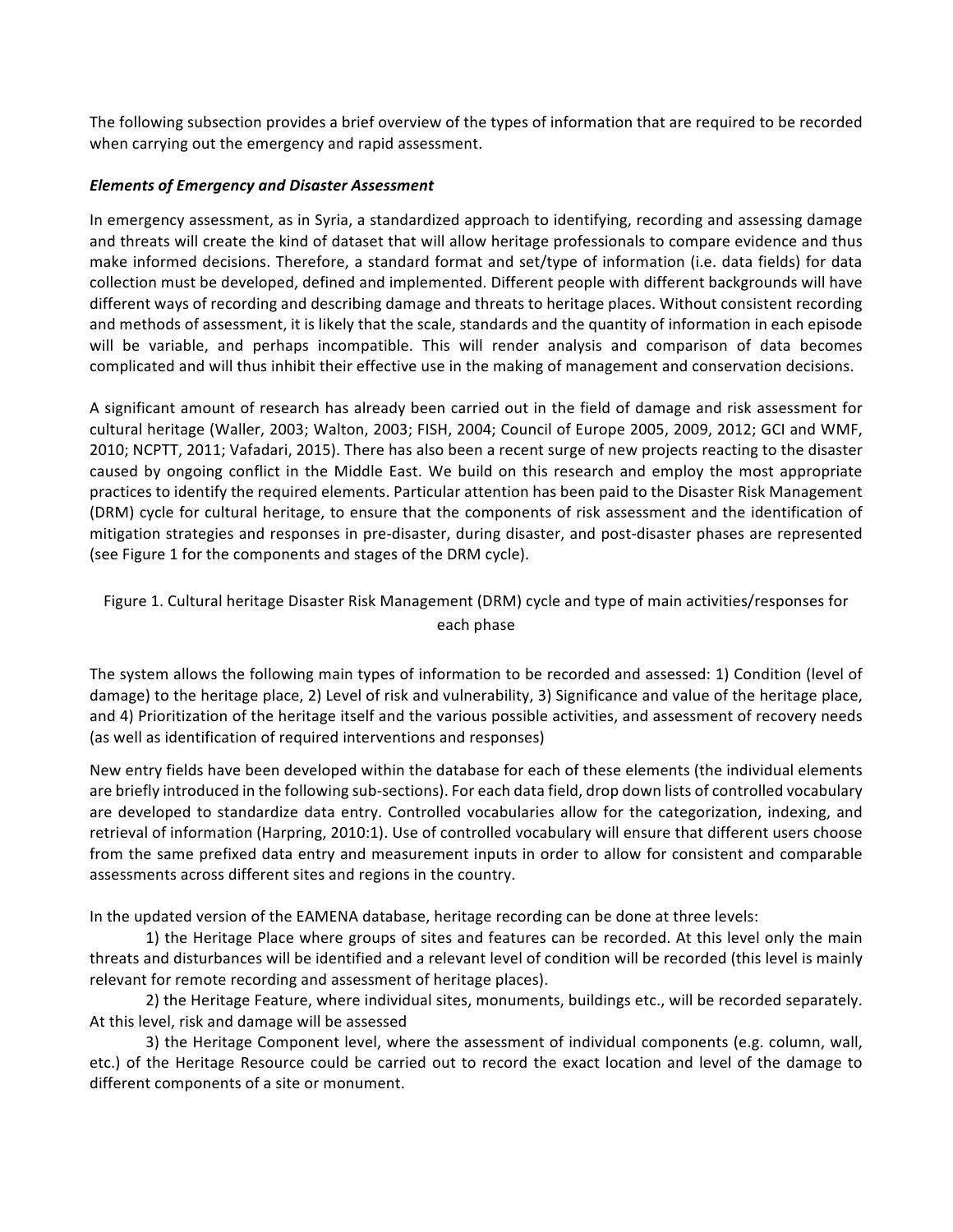#### *Damage Assessment*

Ideally, the initial phase of damage assessment involves the collection of all existing documentation and information, including old images, previous reports, assessment records, archived documents, etc. (though this may not be applicable in emergency recording where time is limited). The second step is a rapid field survey during which the actual state and condition of heritage places are assessed based on visual inspection. In a final stage, which may not occur in rapid assessments, an in-depth examination can be conducted, ideally using an interdisciplinary approach with knowledgeable experts from relevant fields, to identify causes of damage and assess the severity and rate of deterioration (Demas, 2002; Paolini et al., 2012).

In conducting a rapid assessment, the surveyor needs to  $(1)$  locate the damage and  $(2)$  identify the damage  $(i.e.$ actual visible effect of disturbances). If possible (3) the cause of damage/disturbance should be recorded. Then the surveyor needs to assess  $(4)$  the extent and  $(5)$  the severity of the problem. The severity represents the strength and seriousness of the damage. The extent of damage represents the fraction of the assessed area affected by the disturbance. It is also important to differentiate between new and stabilized (and old) degradations by defining (6) the stability and trend of the damage. (7) The level of damage is calculated based on the values of extent and severity. In addition, further (8) description and (9) remarks and photos can be appended.

It should be noted that the data fields for damage assessment (identified above) and the fields for risk assessment (identified below) are developed to carry out a more detailed rapid assessment that follows the emergency assessment. In the emergency assessment only a subset of these fields will be used to 1) record main damage, 2) record what more damage could happen as a result (i.e. the main threats), 3) record/add pictures and drawings, 4) identify the main priorities and implement emergency measures and immediate responses based on the initial emergency assessment to secure and safeguard the affected heritage.

#### *Risk Assessment*

A condition assessment records existing damage and disturbances and provides information about the actual state of the heritage place. A risk assessment on the other hand identifies and forecasts possible future damage and potential agents of deterioration (i.e. threats) (Taylor, 2005). As defined by Ball and Watt (2001), risk assessment is aimed at identifying threats and assessing the probability of their impact. Once threats are identified, the risk level can be assessed based on the likelihood (probability) and the severity of the identified threat interacting with the pre-existing vulnerabilities and exposure of a heritage place.

In the case of the EAMENA database after identifying the related vulnerability factors increasing the risk impacts for each heritage place, the surveyor identifies the threats and potential impact. For each identified threat, the level of impact needs to be estimated. At this stage of the project, the level (magnitude) will be calculated as a product of probability x extent x severity (where probability is defined as likelihood of risk occurring; extent is a total amount of the assessed place to be affected by risk; and severity is defined as a product of the fraction of the assessed area susceptible to the threat and the potential loss in value of the area (Waller, 1995). And last the level of certainty of the assessor in the risk assessment needs to be estimated and recorded. The calculation and addition of "loss in value" and "fraction susceptible" needs more time and study and will be considered for addition at a later stage.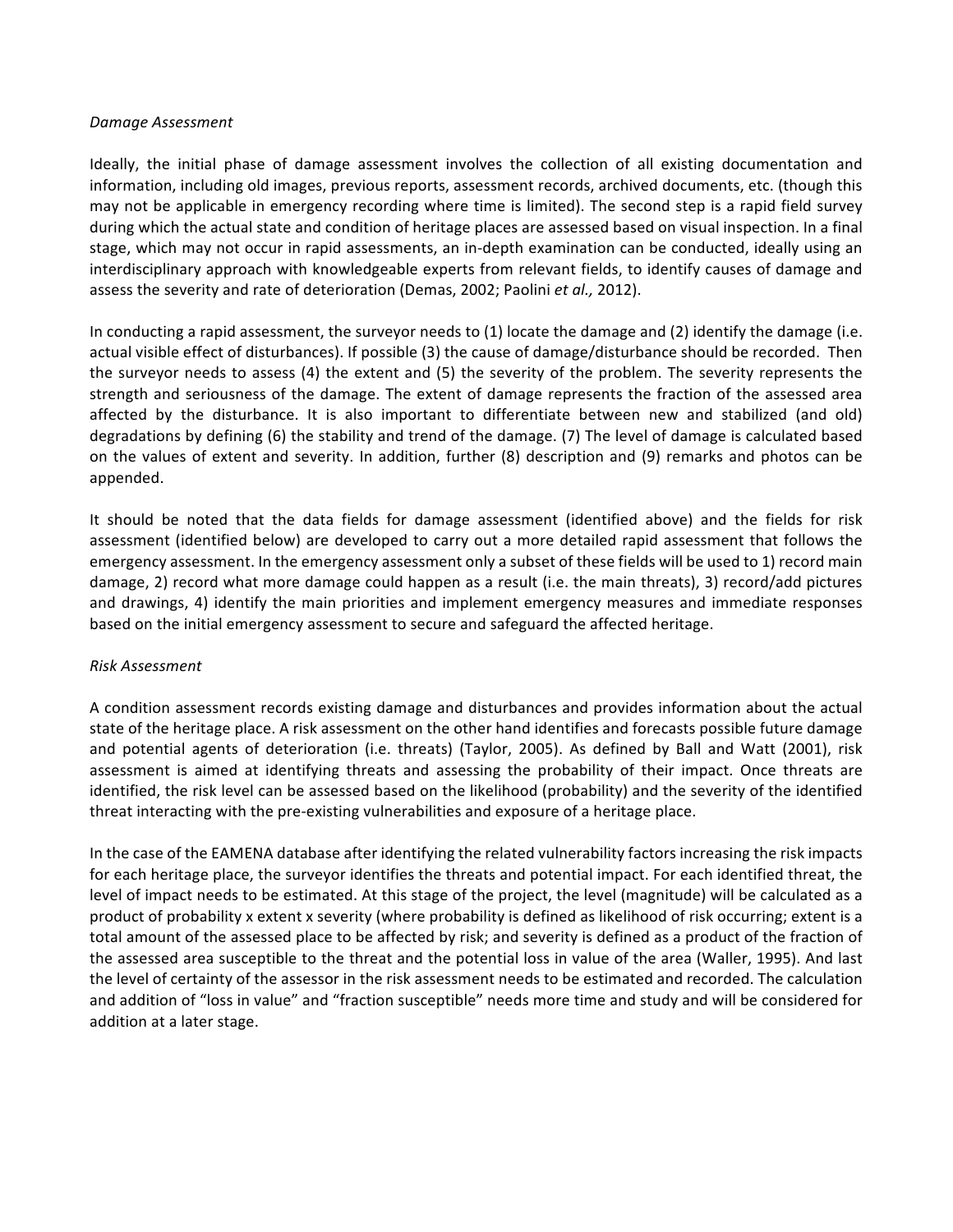#### *Significance and Value Factors*

In the rehabilitation and restoration phase (phase three in the DRM cycle), the question of value will influence heavily the conservation decisions and response. Identifying and assessing values and significance assists in the prioritization of heritage places and conservation and intervention activities. When decisions need to be made at a regional or country level in a post-disaster context, for example on where to start rehabilitation work, and choices need to be made between different possible actions (from reconstruction, restoration or not touched), a holistic and clear method of assessment is needed. Should the decisions and prioritization be solely based on the degree of damage, the degree of rarity of a place, or the importance of destroyed and damaged sites and monuments for recovering tourism and the economy of the country? Or should they be based on the importance of the place for a population's identity and memory; the importance of the place in the postwar healing process and rebuilding of the cultural memory? Assessing values is neither an easy nor rapid task; the process is challenging and options debatable. It needs a holistic approach in order to include all the above questions in the calculation. People and communities with varied beliefs and ideas, define and assign values differently. 

Values should capture the various components and interpretations of heritage and should include the sometimes conflicting (and changing) values identified by different stakeholders (and their conflicting interests). The process needs to be clear and transparent. For the maximum effectiveness, identifying the most damaged and at-risk sites is not sufficient on its own to prioritize them for protection and conservation activities. In order to go to the next (admittedly challenging) level, components and categories of value need to be developed and a weighting system needs to be adopted that will support the ranking of values assigned to a cultural heritage place (Isakhan, 2014; McManamon et al., 2016). Values and value-based approaches to conservation have been at the core of site conservation and management plans and preservation practices and principles (Sullivan, 1997; Demas, 2002; Mason and Avrami, 2000). Traditionally in value-based approaches to conservation, different lists of heritage values have been developed (i.e. value typologies) to assess heritage values and significance. In order to allow for more transparent and detailed evaluation of heritage values and assessment of potential conservation impacts on authenticity of heritage places, the Raymond Lemaire International Center for Conservation has developed a grid system called the Nara Grid. Based on the Nara Document on Authenticity, the Nara Grid introduces *aspects of the sources* (i.e. different layers or perspectives on a cultural heritage place) for each type or *dimension* of heritage value (artistic, historic, social, and scientific). Aspects of the sources defined in Nara Grid are: form and design, materials and substance, use and function, tradition, techniques and workmanship, location and setting, spirit and feeling. In this way values can be assigned and assessed for different perspectives (or aspects) of cultural heritage. As a result, the impact of each intervention activity on any of the assigned values and layers can be understood and compared (Van Balen, 2008).

Similarly, Fredheim and Khalaf (2016) suggest a transparent, explicit, and holistic way of understanding and assessing significance by deconstructing the assessment into three stages. These are: 1) what is the heritage or what they call *features of significance* to identify the features (layers) of significance? 2) why is the heritage valuable or *aspects of value* to identify why each feature is significant (value typologies)? And 3) how valuable the heritage is or *qualifiers of value* to assess the degree of significance (includes rarity, authenticity, condition, etc.). 

By comparing these new studies, and examples of more explicit and holistic practices in significance assessment and value evaluation, the aim is to choose an appropriate method to identify the layers and categories of value, and rank the level of significance. At this stage of the project, the value assessment will not be included in the wider EAMENA database and this work is ongoing.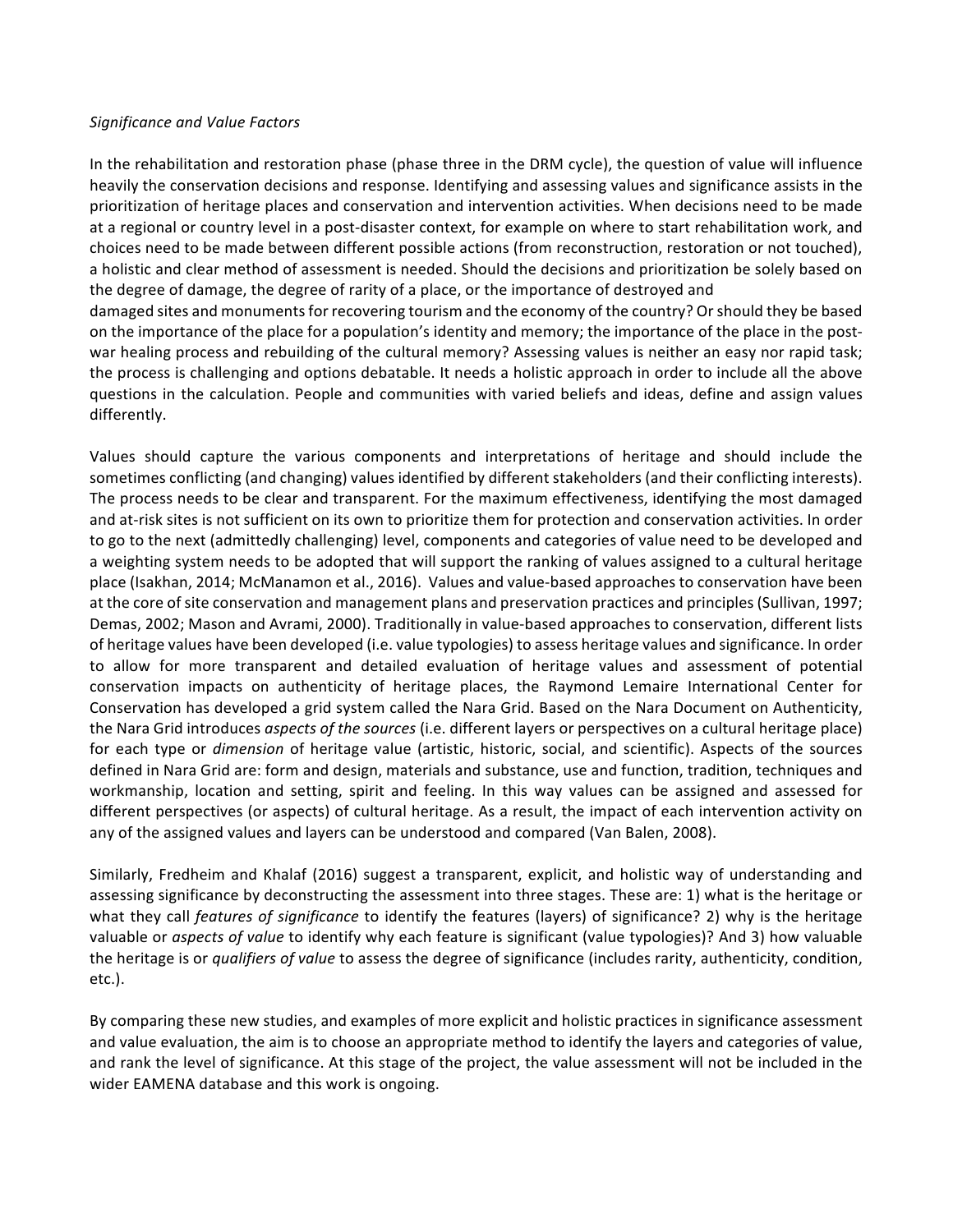### *Priorities and identification of Intervention/Mitigation Responses*

As a result of the methodological approaches described above, heritage places will be prioritized based on the significance of the assessed area, the extent of damage and overall condition, and the risk magnitude. The higher the damage (and /or risk) and the higher the value of the heritage place, the higher the priority should be. Such a system when properly implemented will, over time, produce a list of sites and monuments of significant importance which are considered to be in urgent need (i.e. a prioritization list).

A possible list of interventions and mitigation measures has been developed for the project. Based on the identified damage and threat, and their level, emergency and intervention actions are identified. These responses and actions can be recorded during different phases of assessment: 1) emergency response and strategies, 2) rapid assessment response and identification of recovery and conservation/restoration activities, and 3) mitigation strategies.

The actions classified as intervention activities would record those conservation, preservation and management actions suggested to correct and treat the damage (in case of identified damage), or mitigate the threats (in case of identified threats and risks), that have been identified as part of the condition and risk assessment process. The identified intervention actions and activities are intended to protect and preserve the integrity of heritage places and mitigate any identified risks. A fixed and controlled vocabulary has been developed for the actions. In choosing activities, criteria such as intervention complexity and its feasibility given the available resources and local staff capacity, will, of course, need to be considered.

While prioritization on the basis of the above will constitute an important achievement, the prioritization abilities of the system offer the potential to go further if the identified intervention activities and actions were also prioritized (again based on extent and severity of damage, the level of risk, significance of the assessed area, and the overall impact of each different activity on the totality of identified values and features of the heritage). In this way all the identified management, conservation, and intervention activities could be listed based on their level of priority and the system could combine prioritization of needs and responses.

### *Quantitative vs Qualitative Analysis*

The assessments and analysis explained in the previous sub-sections can be done based on qualitative or quantitative approaches and factors. In the qualitative approach words are used to describe and measure the elements of the assessment (e.g. level of severity and extent of damage). The quantitative approach uses numerical values to do the same. The decision between choosing a quantitative or qualitative approach is based on the degree of the detail of analysis sought, its purpose, and the information and resources available. The quantitative approach is more complicated and its development requires more time, resources, and research. Given the impact that the quantitative approach can have on subsequent data analysis, such a system needs to be based on a higher level of expertise and scientific data (Australian and New Zealand Standards, 2004: 18-19).

At this stage of our project, and to continue with EAMENA methodology, a qualitative approach using ordinal measuring scales (i.e. rankings such as High, Medium and Low) is used for measurement and analysis. These scale levels are defined and described in order to ensure users have a similar understanding of the terms.

### **Conclusions and Next Steps**

In order to manage sites and monuments effectively, a method is needed to rapidly assess the level of damage, threat and vulnerability and to set the heritage place's conservation priorities (at the site, local, and national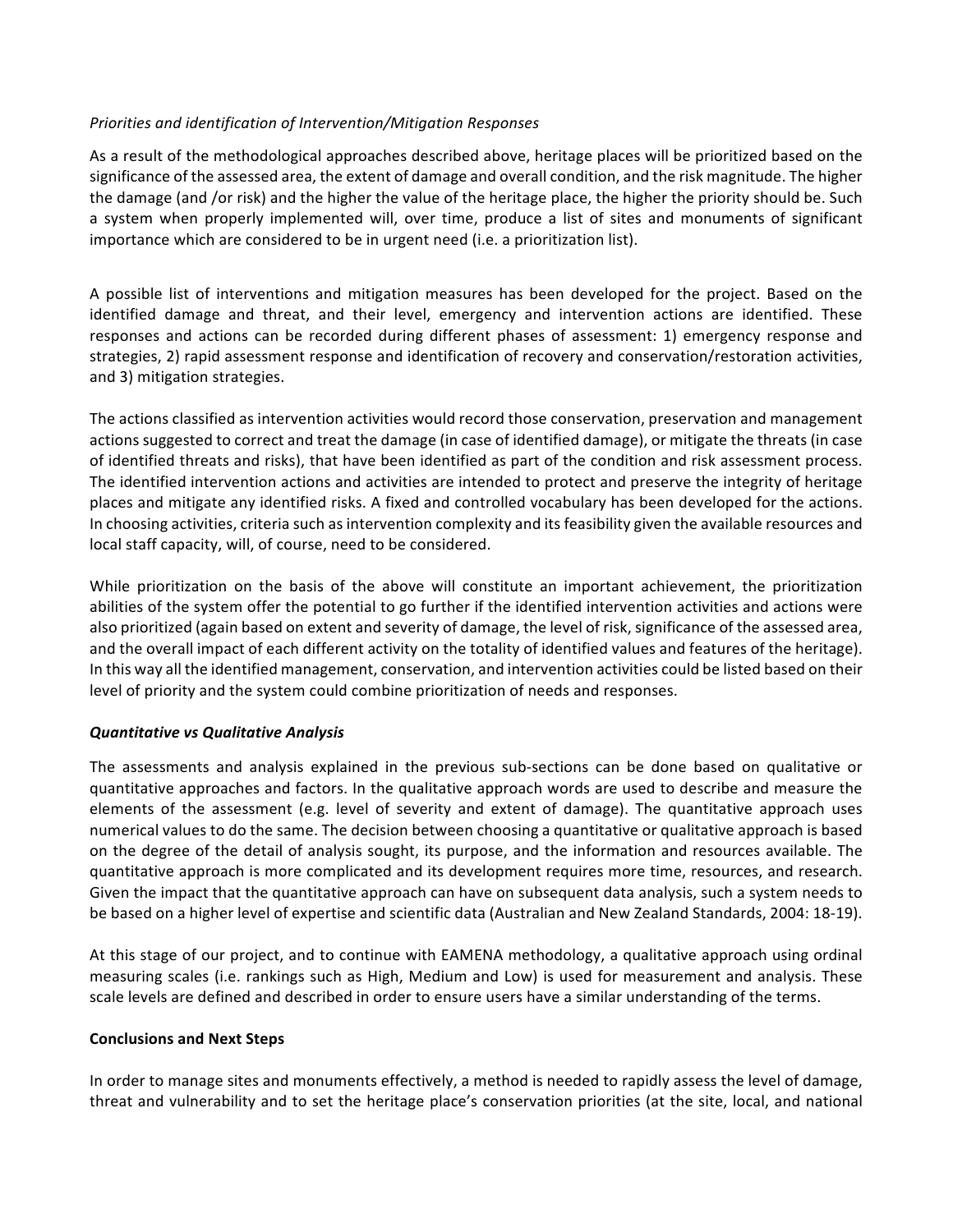level). If a country does not have baseline documentation of cultural heritage places, following a disaster it is unable to set strategies and priorities for post-disaster response. This can leave sites at risk of unauthorized and rapid removal by developers and/or land owners, among others. The absence of documentation and prioritization systems may also complicate the delivery of post-disaster support by donors and international heritage professionals.

In several MENA countries sites are being damaged, destroyed and looted. In the eventual post-conflict environment, major decisions will need to be made on where to start, how to implement the recovery phase and plan emergency measures, and how to allocate resources. Tools and methods need to be in place to meet a range of post-conflict challenges.

The aim of this project is to develop a methodology embedded in an inventory database to give national authorities in MENA countries and national and international heritage experts, a powerful tool to document, assess, and identify the heritage places that are in most danger and in need of rehabilitation. Such a database will also facilitate better prioritization by local authorities in their protection, conservation and restoration activities. 

### **Progress to Date and Next Steps**

During the summer of 2017, the modified data structure of the EAMENA database was shared with select colleagues and experts on CIDOC Conceptual Reference Model (CRM) for peer review. In May 2018, the updated data model was presented to the CIDOC CRM Special Interest Group (SIG) meeting in Lyon. The damage and risk assessment methodology and developed data entry forms have also been tested in Lebanon and Jordan during the summer of 2017 and 2018. The EAMENA database has been updated and finalized based on these field test results and feedback received.

As a next step, training on the field assessment methodology and data entry will start as part of the advanced stage of EAMENA-CPF Training in Endangered Archaeology planned to be held in 2019 for the staff of different departments of archaeology and antiquities in Tunisia, Libya, Egypt, Jordan, Palestine, Lebanon, and Iraq.

#### **References**

Ball, D. and Watt, J., 2001. Risk Management and Cultural Presentation. *Proceedings of the ARIADNE Workshop* 4, Vulnerability of cultural heritage to hazards and prevention measures, Prague (18–24 August 2001).

Bewley R.H. *et al.* 2016. Endangered Archaeology in the Middle East and North Africa: Introducing the EAMENA project. Campana, S. and Scopigno, R. (eds.), *Proceedings of the 43rd Annual Conference on Computer* Applications and Quantitative methods, Archeopress Archaeology, London, pp. 919-932.

Council of Europe, 2005. *Guidance on Heritage Assessment - our cultural diversity is what unites us.* Strasbourg, Council of Europe.

Council of Europe, 2009. *Guidance on Inventory and Documentation of the Cultural Heritage*. Strasbourg, Council of Europe.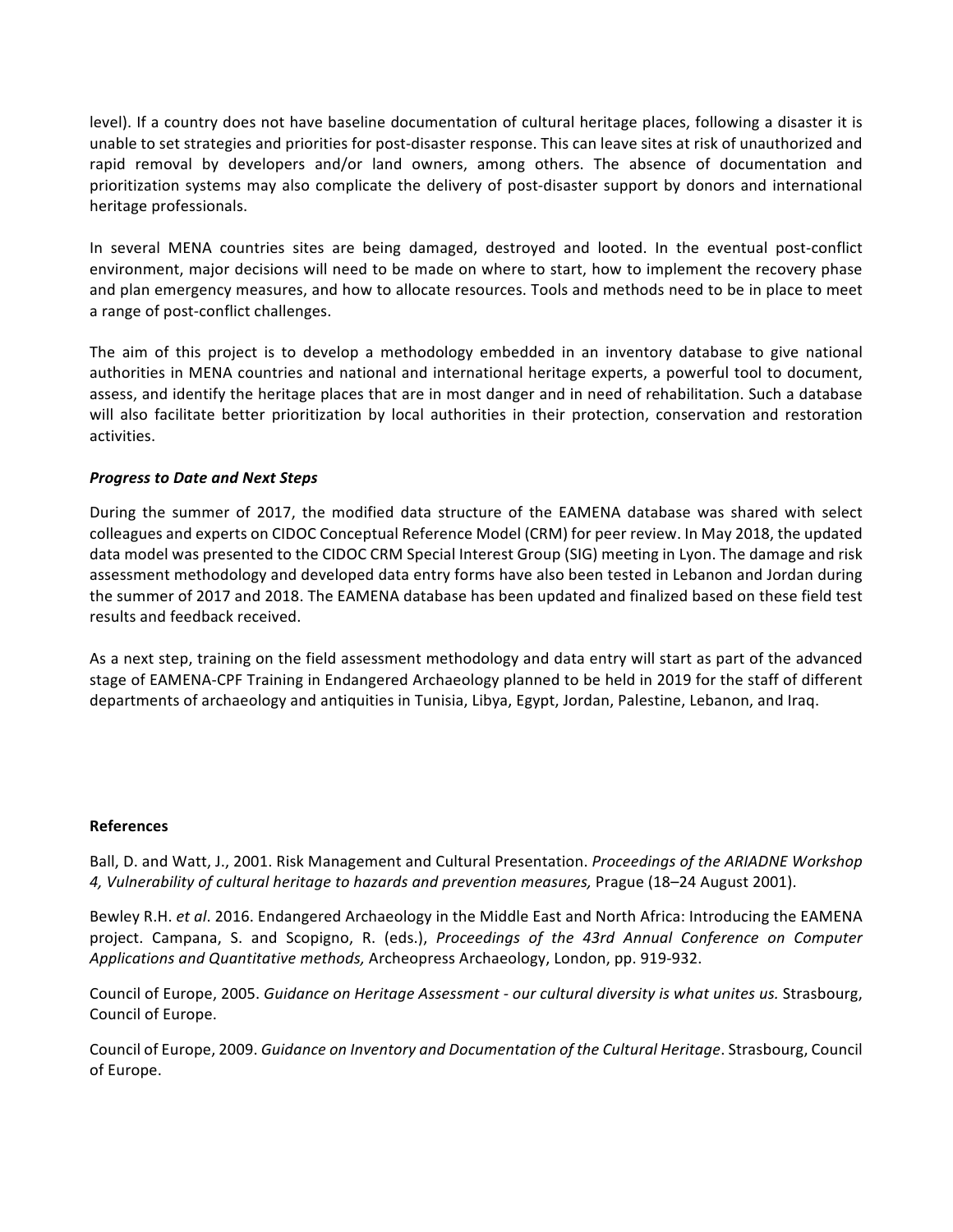Council of Europe, 2012. "Guidelines on Cultural Heritage Technical Tools for Heritage Conservation and Management" **Strasbourg, Executive Strasbourg, Executive Strasbourg, Strasbourg, Strasbourg, Strasbourg, Strasbourg, Strasbourg, Strasbourg, Strasbourg, Strasbourg, Strasbourg, Strasbourg, Strasbourg, Strasbourg, Strasbour** 

https://www.coe.int/t/dg4/cultureheritage/cooperation/Kosovo/Publications/Guidelines-ENG.pdf

Demas, M., 2002. Planning for conservation and management of archaeological sites: a values-based approach. Teutonico, J. M. and Palumbo, G. (eds.), *Management Planning for Archaeological Sites*. Los Angeles, EEUU, Getty Conservation Institute.

FISH Inscription Standards, 2004 "REP93 Condition Word list" http://archive-info.com/page/776360/2012-11-28/http://www.fish-forum.info/i\_c\_e.htm

Fredheim, L. H. and Khalaf, M., 2016. The significance of values: heritage value typologies re-examined. *International Journal of Heritage Studies*, 22(6), pp. 466-481.

Getty Conservation Institute and World Monuments Fund, 2010. *Middle Eastern Geodatabase for Antiquities (MEGA)* - Jordan: Guidelines for Completing Site Cards, unpublished.

Getty Conservation Institute and World Monument Fund, 2016 "Arches Fact Sheets" http://archesproject.org/wp-content/uploads/2016/08/Arches\_factsheet\_July\_2016.pdf 

Harpring, P., 2010. *Introduction to Controlled Vocabularies: Terminology for Art, Architecture, and Other Cultural* Works. Los Angeles, Getty Research Institute.

International Centre for the Study of the Preservation and Restoration of Cultural Property (ICCROM), 2005. "First Aid to Cultural Heritage in Times of Crisis" ICCROM. http://www.iccrom.org/wpcontent/uploads/FAC2015-Course-Information-2.pdf

ICOM / CIDOC Documentation Standards Group and CIDOC CRM Special Interest Group, 2015. "Definition of the CIDOC Conceptual Reference Model. Version 6.2.2" http://www.cidoccrm.org/docs/cidoc\_crm\_version\_6.2.2%20(WorkingDoc).pdf

International Council on Monument and Sites (ICOMOS), 1996. "Principles for the Recording of Monuments, Groups of Buildings and Sites" http://www.icomos.org/charters/archives-e.pdf

International Council on Monument and Sites (ICOMOS), 2013. "The Australia ICOMOS Charter for the Places of Cultural Significance, The Burra Charter" http://australia.icomos.org/wp-content/uploads/The-Burra-Charter-2013-Adopted-31.10.2013.pdf 

Isakhan, B., 2014. Creating the Iraq Cultural Property Destruction Database: Calculating a Heritage Destruction Index. International Journal of Heritage Studies, 1, pp. 1-21.

Mason R. and Avrami E. 2000., Heritage values and challenges of conservation planning. Management Planning *for Archaeological Sites, an International Workshop organized by the Getty Conservation Institute and the Loyola Marymount University May 2000, Corinth, Greece, pp. 13-26.* 

McManamon, F. P., Doershuk, J., Lipe, W. D., McCulloch, T., Polglase, C., Schlanger, S., Sebastian, L., Sullivan, L., 2016. Values-based Management of Archaeological Resources at a Landscape Scale. Advances in Archaeological *Practice*, 4(2), pp. 132-148.

Myers, M., Dalgity, A. & Avramides, Y. 2016. Arches: A Free Software Platform Purpose-Built for Cultural Resource Inventories. *The Alliance Review, National Alliance of Preservation Commissions*, Summer 2016, pp. 22–27.